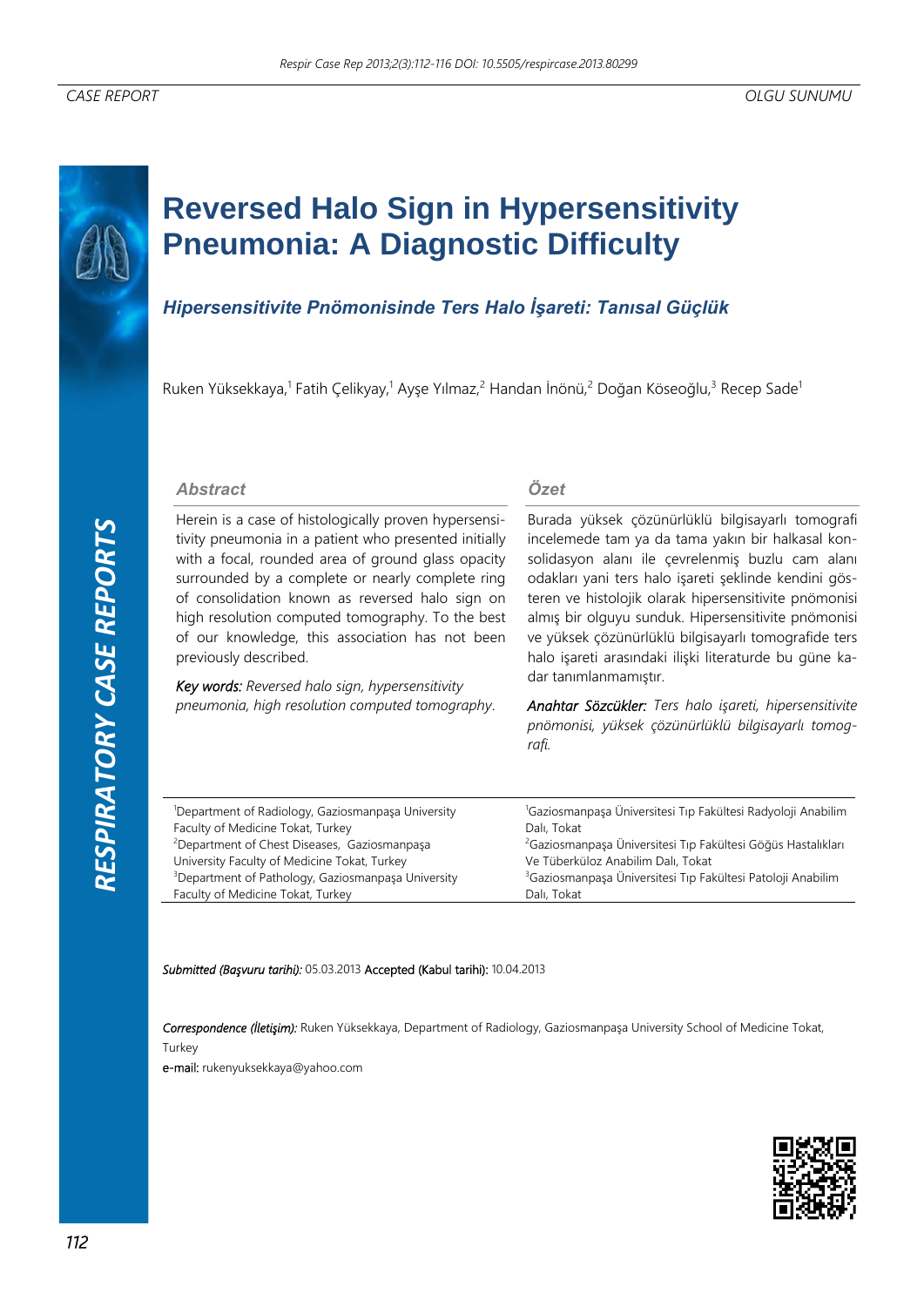The reversed halo sign (RHS) is defined as a focal, rounded area of ground glass opacity surrounded by a complete or nearly complete ring of consolidation, as demonstrated on high-resolution CT (HRCT) scan of the chest (1). Initially it was reported to be specific for cryptogenic organizing pneumonia (COP) (2). Nevertheless, RHS has also been described in various diseases in several reports. The current study describes a case of histologically proven hypersensitivity pneumonia (HP) in a 54-year-old patient who exhibited RHS on chest HRCT. To our knowledge, RHS has not been reported in a patient with HP.

## CASE

A 54-year-old male patient admitted to our hospital with cough, sputum, and dyspnea of four weeks duration. Previous medical history revealed that he worked on a farm and coal mine at different periods in his life. He was ex-smoker for a month, but he had a 60 pack/year smoking history. Prior to referral, he initially presented to a government hospital. He was treated with antibiotics, but his clinical symptoms did not regress. On physical examination, his vital signs were normal. His lung fields were clear to auscultation. Laboratory investigations were unremarkable. High resolution computed tomography of the lungs was obtained in January 2011. High resolution computed tomography images were obtained at full inspiration with 1.25-mm slice thickness at 10-mm intervals. Peak voltage was 120 kVp, modulated tube current was 300 mA and reconstructed using a high-spatial frequency reconstruction algorithm. The images were reviewed using mediastinal (width, 250–450 HU; level, 40-50 HU) and lung (width, 1,500–1,700 HU; level, 600 to 700 HU) window settings. Chest HRCT revealed bilateral pulmonary opacities formed of central ground glass with peripheral areas of increased density, which affected all lobes and both the central and peripheral sections of the lungs with relative sparing the basis of the lungs (Figure 1). Some of the lesions of RHS had a reticular appearance and some had bronchiolectasis at the central ground glass opacity portion (Figure 1a). Centrilobular nodules were also seen in the lower lobes (Figure 2). Irregular linear opacities and traction bronchiectasis were also noted at the left upper lobe apicoposterior segment (Figure 1a). On the basis of previous medical history and clinical, and HRCT findings, the differential diagnoses that was considered were farmer's lung (HP), simple coal workers pneumoconiosis (CWP), and COP. He underwent a video assisted lung biopsy. Histopathological examination of lung biopsy revealed patchy interstitial fibrosis and mononuclear inflammatory cell infiltration and several small granulomas without necrosis (Figure 3). The pathology results were consistent with HP. He was started on prednisone treatment. On clinical follow-up after seven months, the symptoms of the patient regressed and chest HRCT examination showed the complete resolution of the peripheral increased opacities and incomplete resolution of the central ground glass opacities of RHS (Figure 4). Also, the reticular appearance of the central ground glass portion had disappeared and bronchiolectasis regressed (Figure 4a).



*Figure 1a,b: Axial HRCT images obtained at supraaortic level (a) and carina level (b) shows patchy opacities formed of centrally ground-glass opacity zone and periphery increased opacity of consolidation (white arrows) in both lungs. Note the reticular appearance and bronchiolectasis (yellow arrows) at the central zone formed of ground-glass opacity.*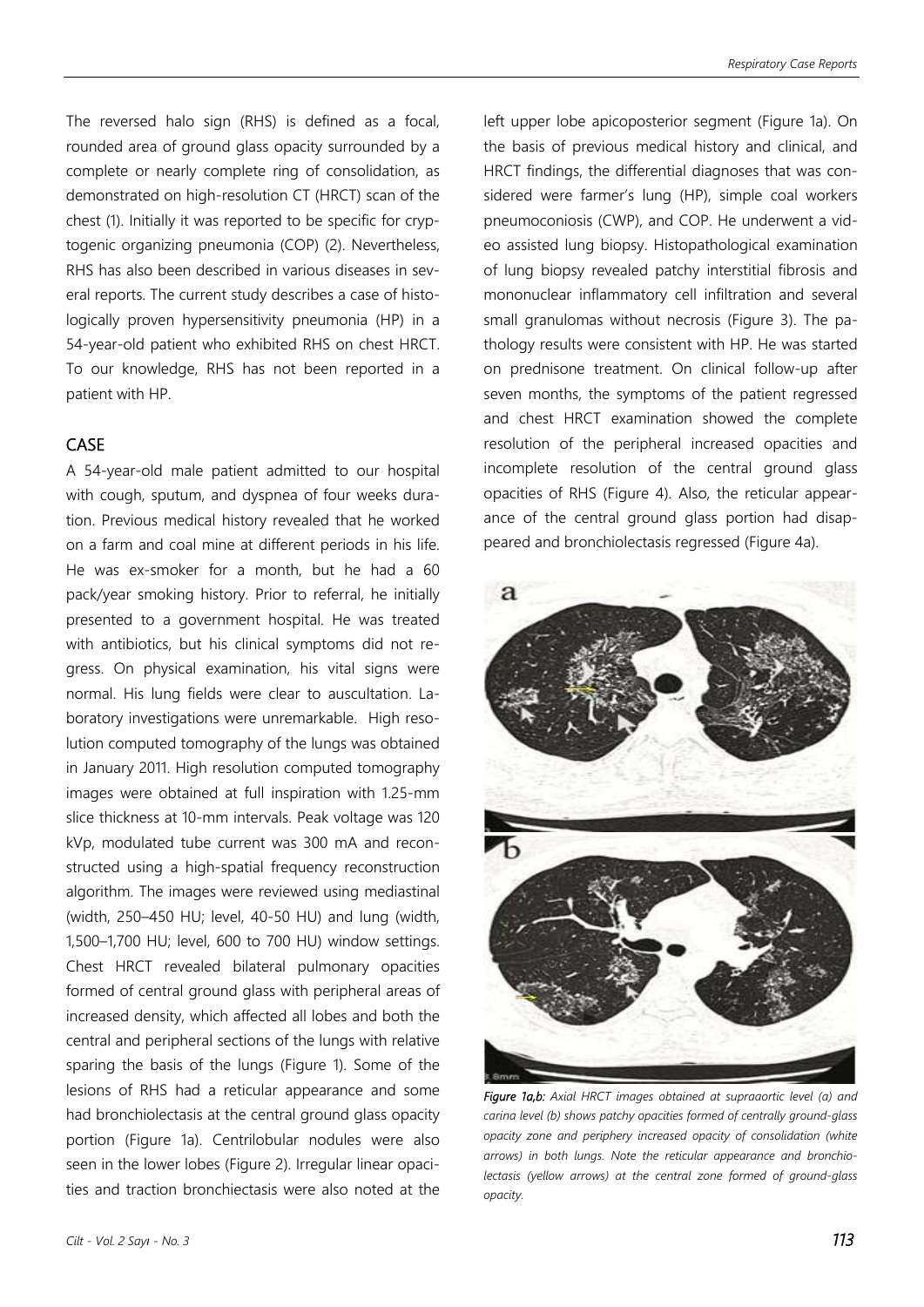

*Figure 2: Axial HRCT image obtained at pulmonary vein level shows centrilobular nodules (arrow).* 

## **DISCUSSION**

The RHS was firstly defined as COP (2); however, it is not specific for this disease. Since then, it has described in many diseases such as fungal infections (3,4), sarcoidosis (3,5), pulmonary embolism (3), edema (3), lung carcinoma (3), Wegener's granulomatosis (3,6), pneumocystis pneumonia (7), and tuberculosis (8). Marchiori et al. (3) reported this sign in secondary organizing pneumonia in patients with H1N1 infections, radiation therapy, drug reaction, collagen vascular diseases, and pneumococcal pneumonia. It is manifested as central ground glass opacity (corresponding to alveolar septal inflammation and cellular debris in the alveolar spaces) surrounded by a more solid ring- or crescent-shaped airspace consolidation (corresponding to granulomatous tissue in the peripheral air spaces) (8).

In the present case, differential diagnoses were farmer's lung, simple CWP, and COP. In HP HRCT appearance of recurrent and transient ground glass opacities or illdefined consolidation superimposed with small nodules is considered typical and highly suggestive (9). Also, the characteristic HRCT signs in the patient were ground glass opacity and RHS with centrilobular sited nodules. Centrilobular nodules were found both on HP and CWP (9,10). In HP they were predominantly located in the middle and lower zones (9) as in the current patient. However, in CWP they were mostly located in the upper zones that coalesced to form conglomerate masses (10). Furthermore, ground glass opacity and reversed halo signs are not specific for simple CWP. Nevertheless, RHS, which was the major HRCT sign for this patient, was not

a characteristic sign for HP, although it was not reported in the literature. The reversed halo sign is characteristic for COP (2). Typical HRCT features of this entity include patchy consolidation, ground glass opacity, small nodules that may be peribronchial or peribronchiolar, and crazy paving appearance. Cryptogenic organizing pneumonia often involves the lower lung zones and subpleural distribution (11). In the current patient, the ground glass opacities and RHS were located all over the lung with relatively sparing the lung bases.

Histologically, the characteristic lesion for CWP is the coal macula, consisting of numerous pigment-laden macrophages that correspond to centrilobular or subpleural nodules on HRCT (12). In HP, small nodular appearances correlate with the presence of alveolitis, interstitial infiltrates, small granulomas, and cellular bronchiolitis (13). Cryptogenic organizing pneumonia is characterized by the presence of granulation tissue polyps within the lumina of the bronchioles and alveolar ducts and patchy areas of organizing pneumonia (14). The pathology results of the current patient were consistent with no pigment-laden macrophages, and granulation tissue polyps.

The HRCT findings of HP include ground glass opacity, centrilobular nodules, fibrosis, air trapping-mosaic pattern, and emphysema (9). The ground glass opacification may be patchy or diffuse with middle lung zone predominance (15). Ground glass attenuated centrilobular nodules are smaller than 5 mm in diameter and profuse throughout the lungs with middle and lower zone predominance. The irregular linear opacities, traction bronchiectasis, volume loss, and honeycombing are signs of fibrosis. These changes are most often found at the chronic stage and occasionally in the subacute stages with no zonal predominance (9,10). Radiologic evidence of emphysema was reported more commonly than fibrosis by some authors (16). According to the duration of the clinical status, HP is often divided into acute, subacute, and chronic phases. Centrilobular nodules, ground glass attenuation, and mosaic attenuation may all be found at any phase of the disease and may be the sole finding even in patients with clinically chron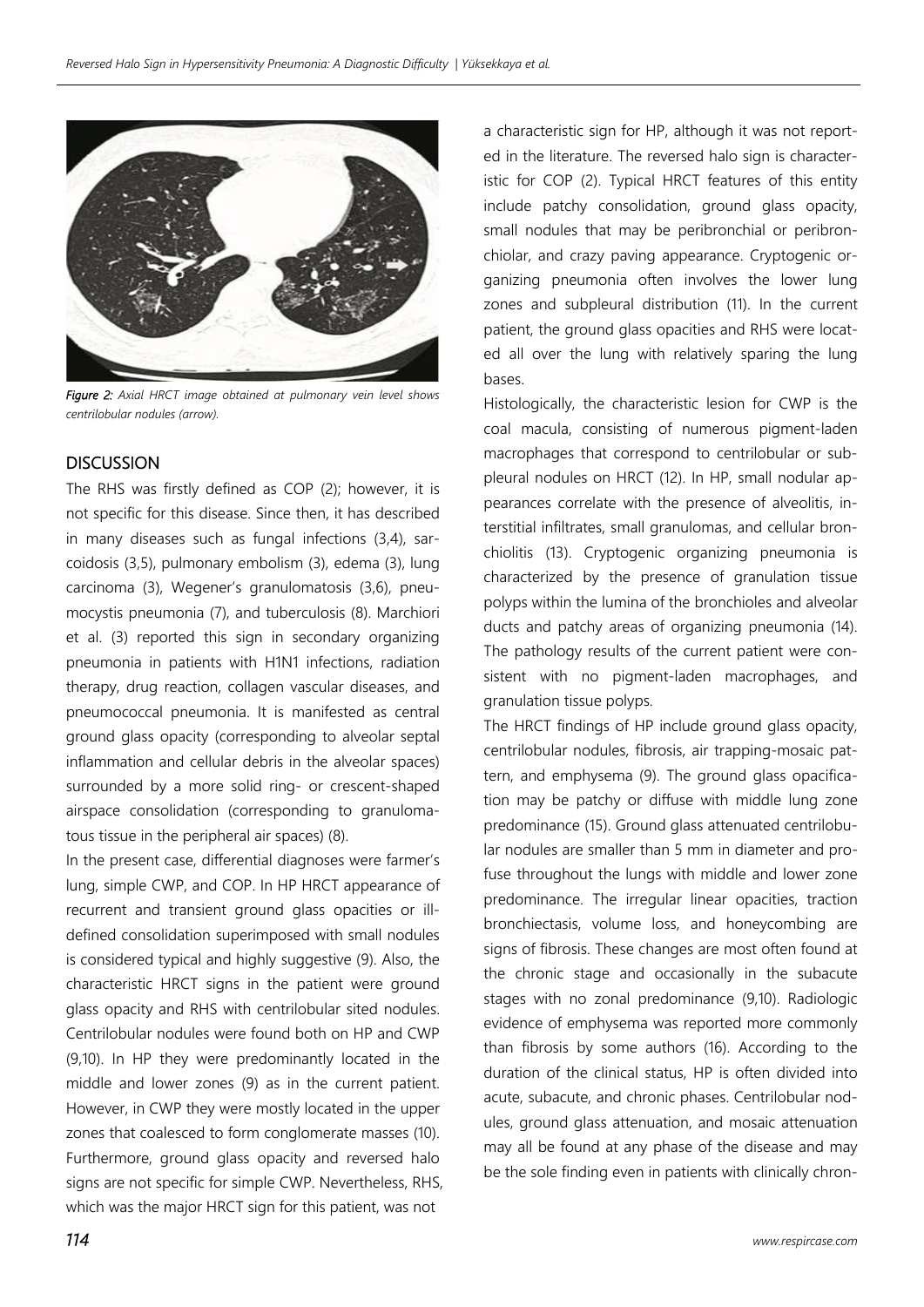ic HP. Findings of fibrosis are usually found only in chronic HP (9).



*Figure 3a,b,c: Low power microscopically appearance of patchy fibrosis in the lung parenchyma (HE, X6). (a) Severe fibrosis areas with collagen accumulation and nodular aggregates of chronic inflammatory cell infiltration in interstitium of lung parenchyma (HE, X10). (b) Small nonnecrotic granulomas with Langhans-type giant cells (arrows) in interstitial areas showing heavy fibrosis and chronic inflammatory infiltration (HE, X30) (c).*

Marchiori et al. (3) stated that RHS should be considered a relatively nonspecific finding. Although the presence of the RHS could narrow the differential diagnosis, the final diagnosis should be done with the clinical findings and the other HRCT findings (3). Hypersensitivity pneumonia might be presented in this form without the presence of classical HRCT findings.

Marchiori et al. (17) reported a reticular appearance of ground glass opacity in their patients with invasive pulmonary aspergillosis. Kim et al. (2) reported bronchiolectasis both in the ground glass opacity and consolidation zones in the study that was formed from the patients with COP. In the current case, the reticular appearance with bronchiectasis at the central ground glass opacity zone was also observed. Reversed halo sign with reticulation and bronchiolectasis at the central ground glass opacity zone should be investigated with further studies comprised of larger patient groups with the diagnosis of HP.



*Figure 4a,b: Axial HRCT images obtained at supraaortic level (a) and carina level (b) corresponding to the same levels as Fig. 1 shows complete resolution of the peripheral increased opacities (arrow heads) and incomplete resolution of the central ground-glass opacities (arrows) of RHS. Also, the reticular appearance of the central ground-glass portion had disappeared and bronchiolectasis were regressed (a).*